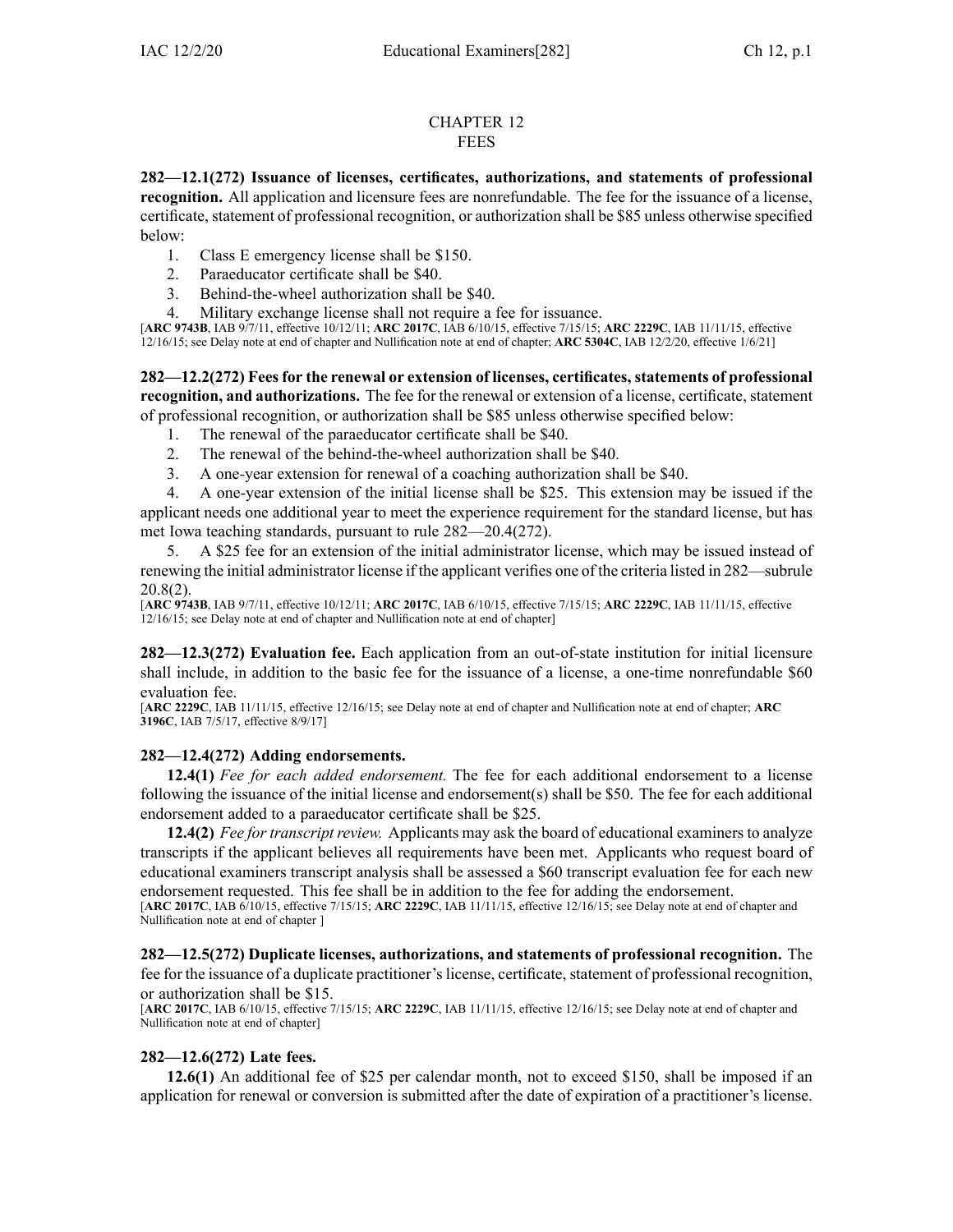Waiver of the late fee will be granted only upon <sup>a</sup> showing of extraordinary circumstances rendering imposition of the fee unreasonable.

**12.6(2)** Failure to hold an endorsement. An additional fee of \$25 per calendar month, not to exceed \$150, shall be imposed if the practitioner holds <sup>a</sup> valid Iowa license but does not hold an endorsement for the type of service for which the practitioner is employed.

**12.6(3)** Failure to hold valid Iowa license or authorization. An additional fee of \$100 per calendar month, not to exceed \$500, shall be imposed if the practitioner does not hold <sup>a</sup> valid Iowa license or authorization. The fee will begin to be assessed on the first day of the school year for which the practitioner is employed until the practitioner submits <sup>a</sup> completed application packet for the appropriate license. The penalty will enforce Iowa Code section [272.7](https://www.legis.iowa.gov/docs/ico/section/272.7.pdf). Waiver of the fee will be granted only upon <sup>a</sup> showing of extraordinary circumstances rendering imposition of the fee unreasonable.

[**ARC [2017C](https://www.legis.iowa.gov/docs/aco/arc/2017C.pdf)**, IAB 6/10/15, effective 7/15/15; **ARC [2229C](https://www.legis.iowa.gov/docs/aco/arc/2229C.pdf)**, IAB 11/11/15, effective 12/16/15; see Delay note at end of chapter and Nullification note at end of chapter; **ARC [3196C](https://www.legis.iowa.gov/docs/aco/arc/3196C.pdf)**, IAB 7/5/17, effective 8/9/17]

**282—12.7(272) Fees nonrefundable.** All fees as set out in this chapter are nonrefundable.

**282—12.8(272) Portfolio review and evaluation fee.** For the professional education core, the portfolio review and evaluation fee shall be \$500.

[**ARC [8606B](https://www.legis.iowa.gov/docs/aco/arc/8606B.pdf)**, IAB 3/10/10, effective 4/14/10; **ARC [2229C](https://www.legis.iowa.gov/docs/aco/arc/2229C.pdf)**, IAB 11/11/15, effective 12/16/15; see Delay note at end of chapter and Nullification note at end of chapter; **ARC [3196C](https://www.legis.iowa.gov/docs/aco/arc/3196C.pdf)**, IAB 7/5/17, effective 8/9/17]

## **282—12.9(272) Retention of incomplete applications.**

**12.9(1)** *Timeline for complete application materials to be submitted.* Upon receipt of an incomplete application, the executive director will send <sup>a</sup> letter of deficiencies to the applicant stipulating that complete application materials must be submitted to the board office within 45 days of the date the letter is received. If the materials are not received within that timeline, the application process will be closed. If the applicant submits information after the 45-day deadline, the application process requires submission of <sup>a</sup> complete set of application materials and fees, including late fees if applicable, for practicing with an expired license, without the proper endorsement, or without an Iowa board-issued license.

**12.9(2)** *Background check.* The background check fee will be valid for one year. If <sup>a</sup> license is not issued within one year of <sup>a</sup> completed background check, the background check shall be considered void.

**12.9(3)** *Timeline for audited online renewals.* Upon receipt of notification that the online renewal application has been audited, the applicant shall have 30 days to submit the official transcripts and mandatory reporter verification to the board office. If the materials are not received within that timeline, the applicant will be notified that the application process is closed. If the applicant submits information after the 30-day deadline, the application process requires submission of <sup>a</sup> complete set of application materials and fees. If the license expires during the 30-day deadline and the applicant is teaching, the school district will be notified that the applicant's license is expired and the individual shall not continue teaching until the complete application materials are submitted to the board office.

**12.9(4)** *Request for additional time.* If the applicant is not able to submit the application materials by the deadline, the applicant may contact the executive director with <sup>a</sup> reques<sup>t</sup> for additional time. The applicant must submit verification as to the need for the additional time. The executive director will review the reques<sup>t</sup> and provide <sup>a</sup> written decision either approving or denying the request. [**ARC [9386B](https://www.legis.iowa.gov/docs/aco/arc/9386B.pdf)**, IAB 2/23/11, effective 3/30/11; **ARC [2017C](https://www.legis.iowa.gov/docs/aco/arc/2017C.pdf)**, IAB 6/10/15, effective 7/15/15]

These rules are intended to implement Iowa Code chapter [272](https://www.legis.iowa.gov/docs/ico/chapter/272.pdf).

[Filed 12/24/08, Notice 10/22/08—published 1/14/09, effective 2/18/09] [Filed ARC [8606B](https://www.legis.iowa.gov/docs/aco/arc/8606B.pdf) [\(Notice](https://www.legis.iowa.gov/docs/aco/arc/8251B.pdf) ARC 8251B, IAB 11/4/09), IAB 3/10/10, effective 4/14/10] [[Filed](https://www.legis.iowa.gov/docs/aco/arc/9386B.pdf) ARC 9386B ([Notice](https://www.legis.iowa.gov/docs/aco/arc/9203B.pdf) ARC 9203B, IAB 11/3/10), IAB 2/23/11, effective 3/30/11] [[Filed](https://www.legis.iowa.gov/docs/aco/arc/9743B.pdf) ARC 9743B ([Notice](https://www.legis.iowa.gov/docs/aco/arc/9570B.pdf) ARC 9570B, IAB 6/29/11), IAB 9/7/11, effective 10/12/11] [Filed ARC [2017C](https://www.legis.iowa.gov/docs/aco/arc/2017C.pdf) ([Notice](https://www.legis.iowa.gov/docs/aco/arc/1919C.pdf) ARC 1919C, IAB 3/18/15), IAB 6/10/15, effective 7/15/15] [[Filed](https://www.legis.iowa.gov/docs/aco/arc/2229C.pdf) ARC 2229C ([Notice](https://www.legis.iowa.gov/docs/aco/arc/2131C.pdf) ARC 2131C, IAB 9/2/15), IAB 11/11/15, effective 12/16/15]1,2 [Filed ARC [3196C](https://www.legis.iowa.gov/docs/aco/arc/3196C.pdf) [\(Notice](https://www.legis.iowa.gov/docs/aco/arc/3012C.pdf) ARC 3012C, IAB 4/12/17), IAB 7/5/17, effective 8/9/17]